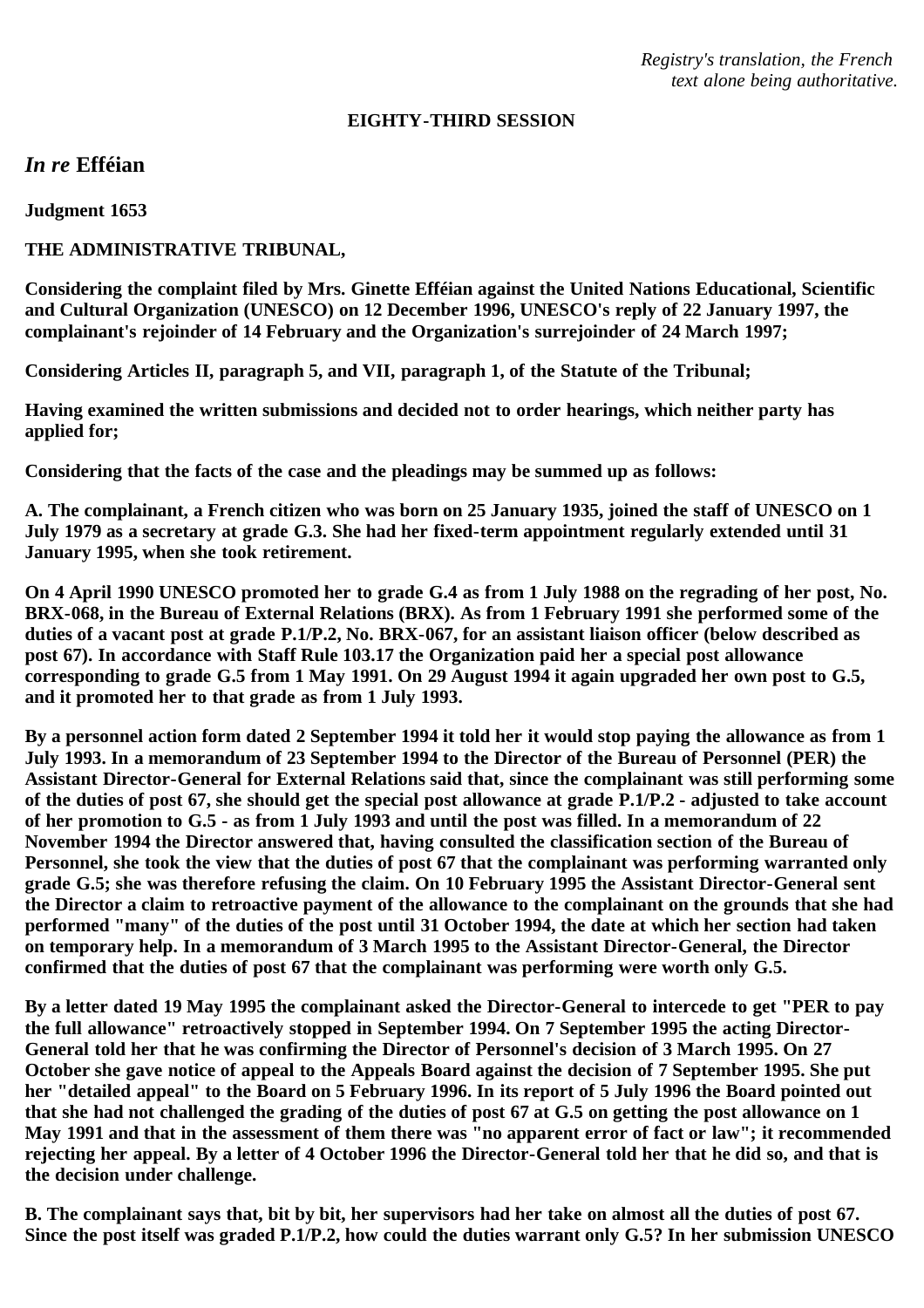**acted in breach of Staff Rule 103.17(b), which is about the grant of the allowance, and of Manual paragraph 2320.33, which is about temporary assignment to higher duties for more than three months. In assessing post 67 the Organization applied the standards for grading General Service category posts, whereas it ought to have taken the Professional grading standards in Appendix 22A to the Manual.**

**The complainant claims in special post allowance the amount corresponding to a difference of one grade for the period from 1 July 1993 to 31 January 1995, plus interest at the rate of 10 per cent a year on the component sums as from the due dates within that period and on the total as from 31 January 1995; 100,000 French francs in material and moral damages; and costs.**

**C. In its reply UNESCO pleads that the complaint is irreceivable. It says that the letter which the complainant wrote to the Director-General on 19 May 1995 did not amount to a "protest ... in writing" within the meaning of paragraph 7(a) of the Appeals Board's Statutes. Besides not reading like a "protest", it ought to have been addressed to the Director-General through the Director of the Bureau of Personnel. The complainant had one month in which to challenge the personnel action form of 2 September 1994 stopping the allowance. She also filed her detailed appeal after the expiry of the time limit in paragraph 10 of the Statutes, which was one month following the notice of appeal.**

**As to the merits the Organization contends that the duties of post 67 that the complainant took on did not warrant paying the allowance after her promotion to G.5. The classification section of the Bureau of Personnel having assessed those duties, the findings were set out in a handwritten note dated 25 October 1994 and in greater detail in a note of 9 August 1996 by the head of the section. The decision to grade the duties at G.5 was in line with those findings and quite sound. Besides, the complainant did not challenge the payment of the special post allowance at that grade when she herself was at G.4.**

**D. In her rejoinder the complainant observes that the Appeals Board did not acknowledge receipt of her notice of appeal until 9 January 1996, when it asked her to enter her detailed appeal by 9 February. Since she did so on 5 February she met the time limit. She protested at once through her supervisors against the stopping of the allowance when told of it on 2 September 1994.**

**On the merits she argues that the note of 9 August 1996, though it does take account of the Professional grading standards, came after the Board had reported. The assessment it makes is wrong: although at first she was given only one-third of the duties of post 67 she was actually performing "85 per cent" of them part time to begin with and then full time - from 1 July 1993 until 31 August 1994. In that period her own grade was G.5. And the post was filled at P.2.**

**E. In its surrejoinder the defendant presses its objections to the receivability of the complaint and its pleas on the merits. Citing precedent, it submits that grading a post, be it in the Professional or General Service category, is a matter of discretion. The decision in this case shows no fatal flaw.**

# **CONSIDERATIONS**

**1. The complainant joined the staff of UNESCO on 1 July 1979 at step 1 in grade G.3. The Organization regularly renewed her fixed-term appointment until 31 January 1995, when she took retirement.**

**2. Her post, BRX-068, was upgraded to G.4 and then to G.5. She was retroactively promoted to G.4 as from 1 July 1988 and to G.5 as from 1 July 1993. As from 1 February 1991 she was required to perform some of the duties of another post, No. BRX-067, which was graded P.1/P.2 and was vacant. She was accordingly granted the special post allowance provided for in the Staff Rules at grade P.1/P.2 as from 1 May 1991. A personnel action form of 2 September 1994 told her that payment of the allowance would stop as at 1 July 1993.**

**3. On 9 September 1994 she put to the Director of the Bureau of Personnel a request that she should continue to get the allowance from 1 July 1993 until 31 January 1995. The Assistant Director-General for External Relations interceded in her favour with the Director of the Bureau of Personnel. The Director answered him in a memorandum of 22 November 1994 that according to a technical assessment by the classification section of the Bureau of Personnel the duties of post 67 which the complainant had been performing warranted only grade G.5; so there was no question of letting her have the allowance at any**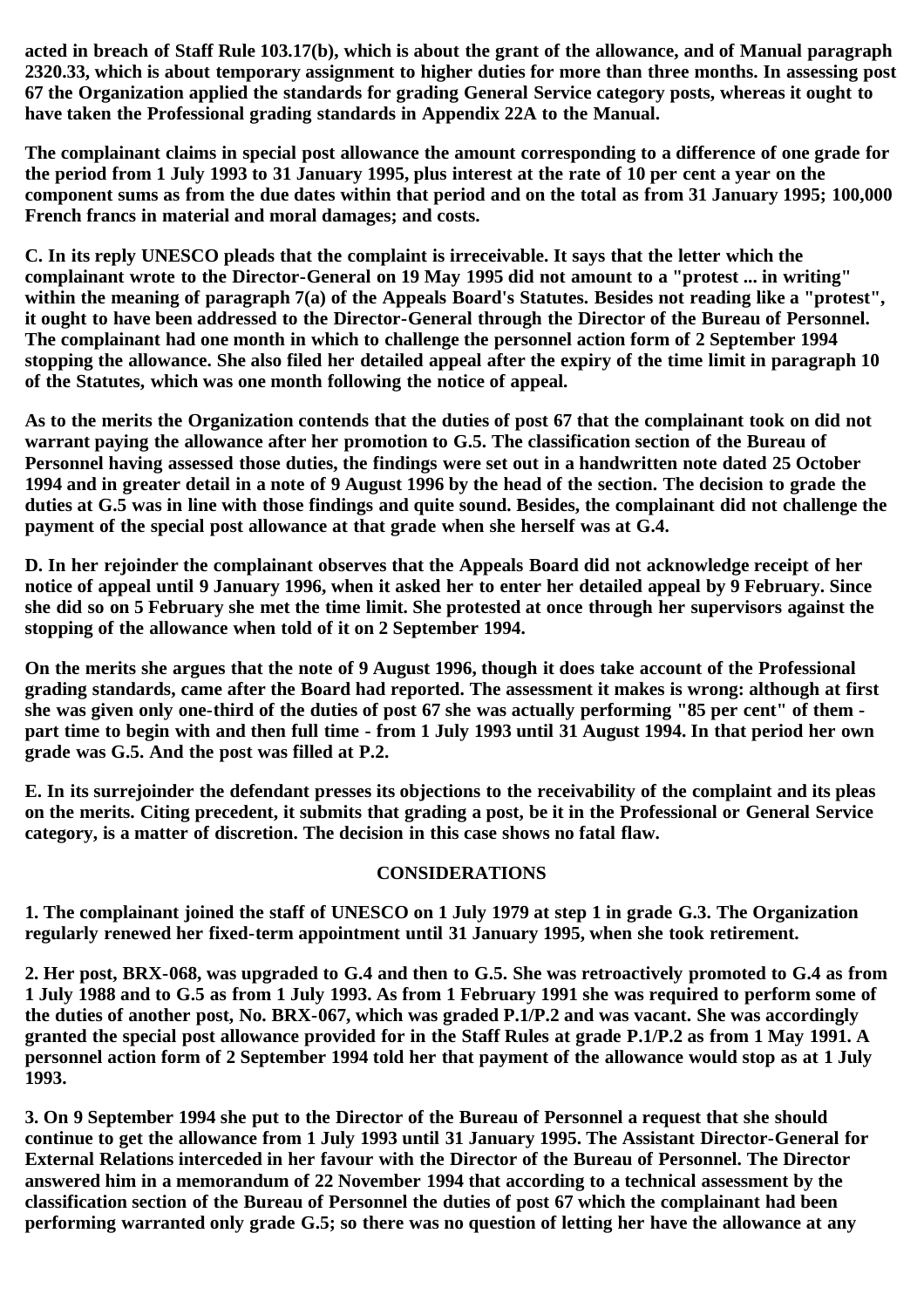# **higher grade.**

**4. The Assistant Director-General sent another memorandum on 10 February 1995 and the Director of Personnel answered on 3 March that she would not change her decision. On 19 May the complainant wrote a letter to the Director-General asking him to intercede. On 7 September the acting Director-General answered that she was not to get the allowance after 1 July 1993. On 27 October 1995 she filed a notice of appeal with the Appeals Board and on 5 February 1996 her detailed statement of appeal. In its report of 5 July 1996 the Board recommended rejection. By a decision of 4 October 1996 the Director-General endorsed that recommendation, and that is the decision impugned.**

**5. The Organization submits that the complaint is irreceivable on the grounds that the complainant failed to comply with the rules on internal appeal and in particular with the time-limits for appeal to the Director-General and in the internal appeal proceedings.**

**6. According to Article VII, paragraph 1, of the Tribunal's Statute, a complaint "shall not be receivable unless the decision impugned is a final decision and the person concerned has exhausted such other means of resisting it as are open to him under the applicable Staff Regulations". So where the staff regulations lay down a procedure for internal appeal it must be duly followed: there must be compliance not only with the set time limits but also with any rules of procedure in the regulations or implementing rules.**

**7. The Staff Regulations and Staff Rules of UNESCO lay down an internal appeal procedure, and paragraphs 7(a) and (c) and 10 of the Statutes of the Appeals Board go into the particulars. Thus 7(a) reads:**

**"A staff member who wishes to contest any administrative decision or disciplinary action shall first protest against it in writing. The protest shall be addressed to the Director-General through the Director of the Bureau of Personnel, within a period of one month of the date of receipt of the decision or of the action contested by the staff member if he is stationed at Headquarters ..."**

**In support of its objection to receivability the Organization points out, first, that the complainant failed to address a "protest" to the Director-General through the Director of the Bureau of Personnel but merely sent him her letter of 19 May 1995, which was no "protest" within the meaning of 7(a); and, secondly, that it was out of time anyway.**

**8. The first argument fails. She duly addressed her letter of 19 May 1995 to the Director-General in the form of a protest within the meaning of 7(a). Although she sent it to him directly and not through the Director of the Bureau of Personnel, Staff Rule 101.1 confers on a staff member the right of "access to the Director-General, normally through established supervisory channels, but exceptionally and for sufficient reason, directly". This was just such an exceptional case. On 9 September 1994 the complainant had addressed an appeal to the Director of the Bureau of Personnel who, instead of forwarding it to the Director-General, passed it on to the Assistant Director-General for External Relations. The Assistant Director-General interceded twice on her behalf, but to no avail. So she was free to conclude that in the circumstances she had no choice but to go directly to the Director-General. Indeed the Director-General did not demur. As for her letter of 19 May 1995, it is hardly arguable that its purpose was to protest against the decision notified in September 1994 to stop paying her the allowance.**

**9. The defendant's second argument is that she missed the time limit of one month in paragraph 7(a) for addressing her protest to the Director-General. Since the decision to stop the allowance was notified on 2 September 1994 the deadline was long past by 19 May 1995, when she made her protest. The argument is unanswerable. It is true that she did begin with an appeal of 9 September 1994 to the Director of the Bureau of Personnel, who was supposed to forward it to the Director-General: see Judgment 1259 (***in re* **Camara) under 4. And the fact that the Director forwarded it instead to the Assistant Director-General for External Relations might conceivably have had the effect of suspending the time-limit. But the Assistant Director-General wrote his memorandum of 10 February 1995 and the Director of Personnel took her decision on 3 March 1995; so the time limit started again to run at the latter date. Even on that assumption the complainant's appeal of 19 May 1995 to the Director-General was too late.**

**10. The defendant further argues that the complainant failed to supply her detailed appeal within the time limit in paragraph 10 of the Appeals Board's Statutes, i.e. "within one month of the notice of appeal"; she did not supply it until 5 February 1996. She explains that the secretary of the Appeals Board asked her not to enter her detailed appeal before getting acknowledgement of receipt of the notice, and she did not get**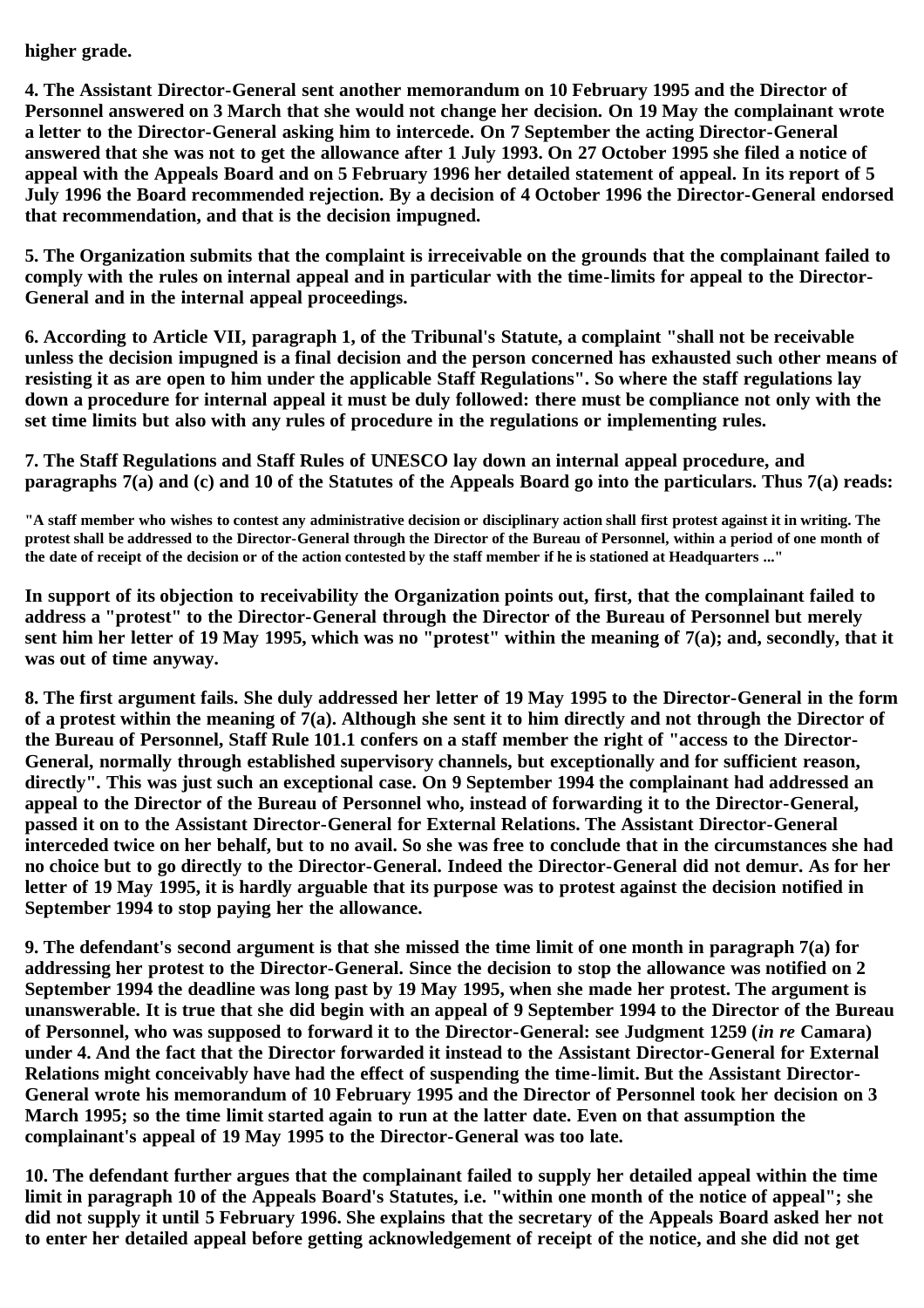**such acknowledgement until 31 January 1996. That is borne out by the secretary's letter of 9 January 1996, which says: "... your detailed appeal must reach me by ... 9 February 1996". The Board itself did not take the view that the complainant had been late in filing her detailed appeal. The Organization's plea that the complainant failed to abide by paragraph 10 is therefore not upheld.**

**11. Yet the conclusion is that the protest against the decision of 2 September 1994 was outside the time limit in paragraph 7(a). So the complaint is irreceivable, the internal remedies not having been exhausted.**

### **DECISION**

**For the above reasons,**

**The complaint is dismissed.**

## **DISSENTING OPINION BY MR. JEAN-FRANCOIS EGLI**

**I endorse the decision, but on other grounds.**

**I have difficulty with the conclusion in 6 above, that the internal remedies were not exhausted as Article VII(1) of the Tribunal's Statutes requires. It is true, as the judgment explains, that the complainant missed the time limits. But her case may be distinguished from earlier ones in which the Tribunal held that the internal remedies had not been exhausted: see Judgments 995 (***in re* **Agbo); 1132 (***in re* **Bakker No. 2); 1140 (***in re* **Rosen); and 1181 (***in re* **el Ghabbach No. 3). Here the decision-making authorities of UNESCO did not declare the internal appeals time-barred and therefore irreceivable but rejected them on the merits. In its report of 5 July 1996 the Appeals Board did not rule on the administration's plea that the appeal was out of time but recommended rejection on the merits. And in his decision of 4 October 1996 the Director-General endorsed that recommendation. He did so after seeing a further report made in August 1996 by the head of the classification section of the Bureau of Personnel, and so had all the material evidence at his disposal for deciding on the matter. It is indeed scarcely arguable that as the executive head of the Organization the Director-General was competent to determine whether the staff member had been unfairly treated. Where the system of appeal requires that remedies available in law before some other body be first exhausted, the purpose is to relieve the higher authority of going into the merits of a dispute which could have been put to the lower authority first but has not been and to respect the competence of the lower authority. The requirement is met when the lower authority has gone into the merits even if according to its own rules it was wrong to do so. Any other approach would prove needlessly troublesome to the would-be appellant. Here the Organization pleads failure to exhaust the internal remedies on the grounds that its acting Director-General and then the Director-General ought to have declared the appeals irreceivable. But since its shift in attitude is prejudicial to the other party it is estopped from so pleading:** *venire non licet contra factum proprium***.**

**In any event the complaint is devoid of merit. What the complainant is objecting to is the grading of the duties of post 67 that she was carrying out. According to the case law such grading may be made only by those whose training and experience qualify them for the exercise. The Tribunal will not substitute its own assessment and may exercise only a limited power of review in the matter: see Judgment 591 (***in re* **García).**

**The classification section of the Bureau of Personnel graded the duties that the complainant was performing in line with the relevant grading standards. A fuller assessment which the head of the section had made for the Director-General in August 1996 came to the same conclusion. And the complainant offers no plea to warrant setting the assessment aside.**

**There is no strict rule as to whether a particular duty belongs to the Professional or to the General Service category. That too is a matter within the discretion of the grading officers, and so is their assessment: see Judgment 606 (***in re* **Polacchi). The evidence that the complainant is relying on does not suggest that there was any fatal flaw in the impugned decision.**

**In witness of this judgment Miss Mella Carroll, Judge, Mr. Edilbert Razafindralambo, Judge, and Mr. Jean-François Egli, Judge, sign below, as do I, Allan Gardner, Registrar.**

**Delivered in public in Geneva on 10 July 1997.**